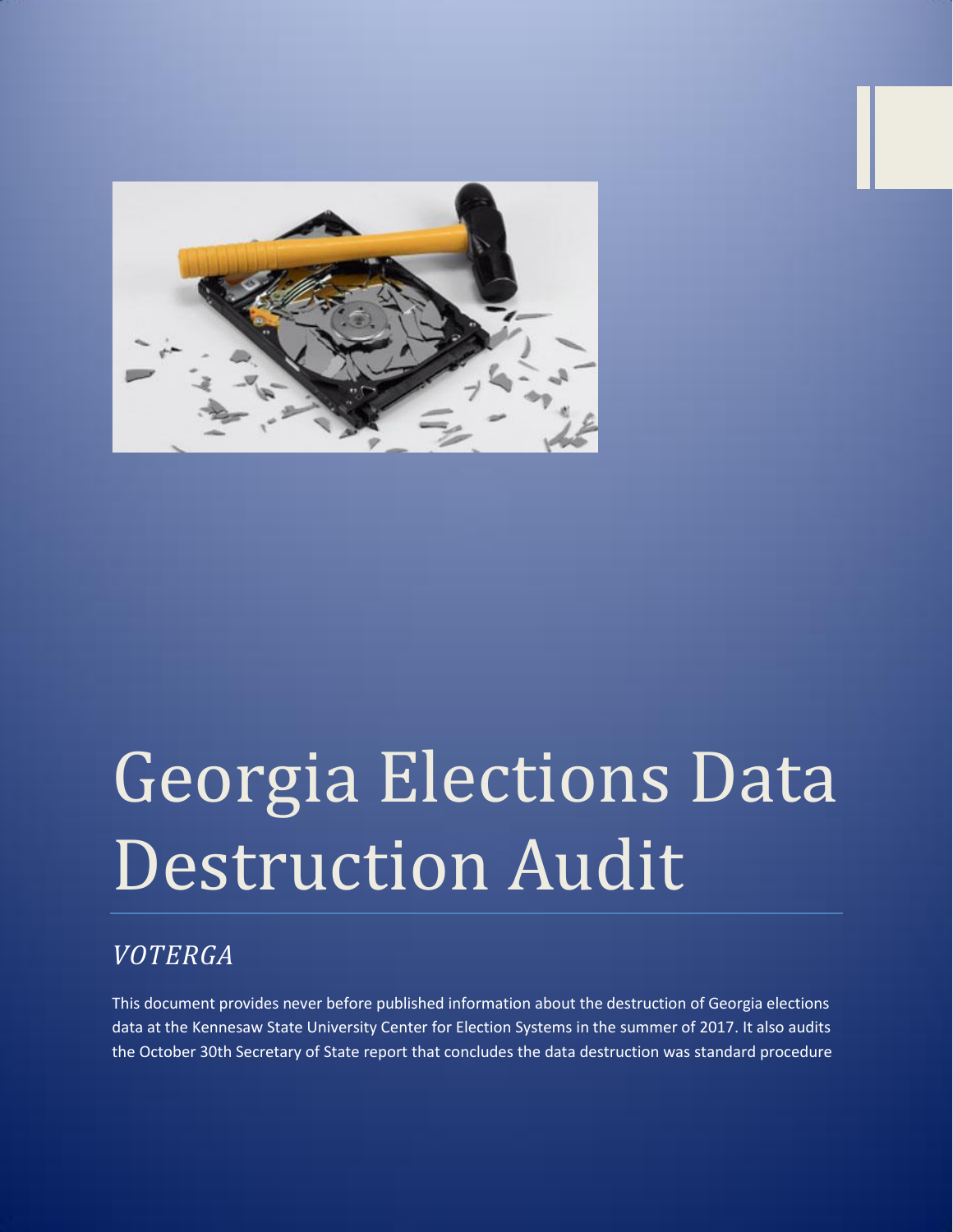

# **Table of Contents**

| 1.  |  |  |  |
|-----|--|--|--|
| 2.  |  |  |  |
| 3.  |  |  |  |
| 4.  |  |  |  |
| 5.  |  |  |  |
| 6.  |  |  |  |
| 7.  |  |  |  |
| 8.  |  |  |  |
| 9.  |  |  |  |
| 10. |  |  |  |
| 11. |  |  |  |
| 12. |  |  |  |
| 13. |  |  |  |
| 14. |  |  |  |
| А.  |  |  |  |

April 30, 2018 **Garland Favorito** VoterGA Co-founder garlandf@voterga.net garlandf@msn.com 404 664-4044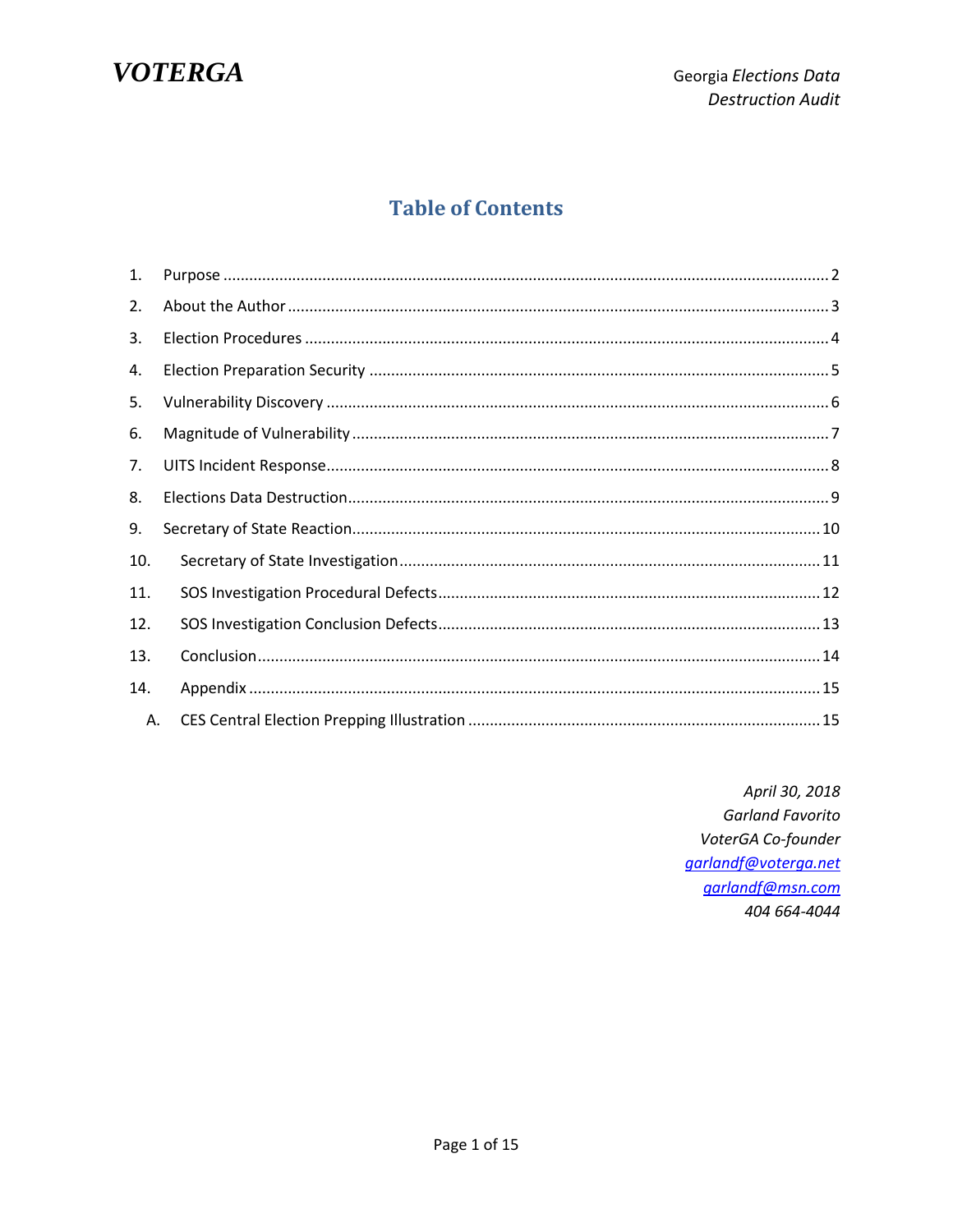

#### **1. Purpose**

<span id="page-2-0"></span>In 2017, Georgia's mission critical election data was found to be open and exposed on a public web server used to prepare every county and their voting machines for every election. When a [law suit](https://www.scribd.com/document/352858024/Curling-v-Kemp-2-Complaint-With-Verification-and-Exhibits) was filed, the Center for Election Systems (CES) at Kennesaw State University's (KSU) destroyed the elections data without assessing the impact of the exposure. The CES reports to Secretary of State (SOS) Brian Kemp. When informed about the data destruction, Secretary Kemp responded angrily on a Facebook [post](Facebook) and Twitter [feed,](https://voterga.files.wordpress.com/2018/04/kemp-ksu-ces-twitter-rant.jpg) however, days later he completely reversed his position, and his office issued an [investigative report](https://voterga.files.wordpress.com/2018/04/sos-investigation-report-of-ksu-server-wipe.pdf) that concluded the data destruction was *"standard procedure".*

Since that time the people of the State of Georgia have been denied any explanation of why CES would place its mission critical data on a public web server, why Secretary Kemp would completely reverse his position in a matter of days and why the report would reach the conclusions that it did. This document will answer those questions and define the magnitude of the breach that may have occurred. It provides an independent, high level audit of the procedures and suppositions in the SOS report that concluded destruction of elections data without a breach assessment was *"standard procedure".*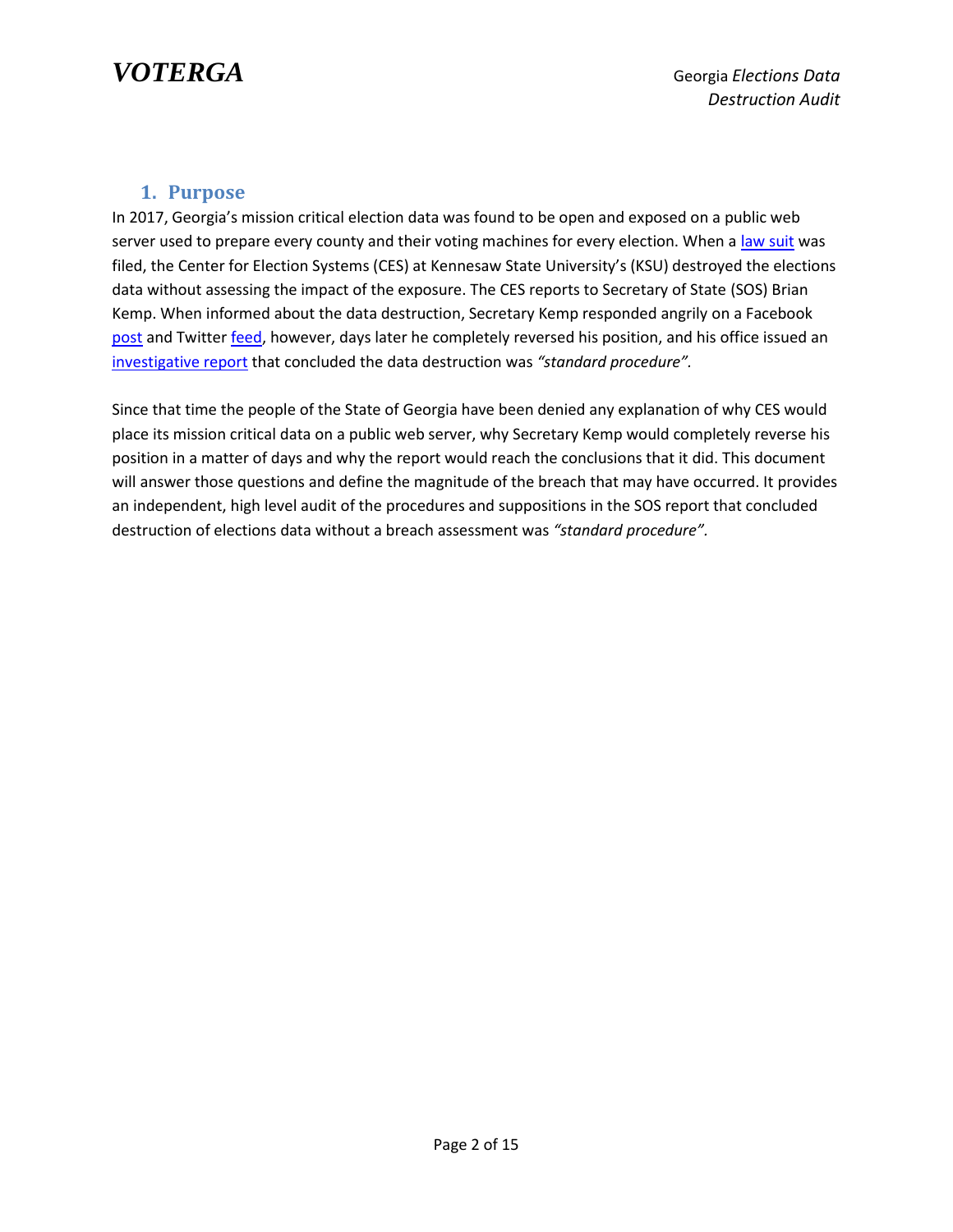

#### **2. About the Author**

<span id="page-3-0"></span>Garland Favorito is a co-founder of *Voters Organized for Trusted Election Results in Georgia* (VoterGA) and Elections Director of the Constitution Party of Georgia. VoterGA is a nonpartisan, non-profit, allvolunteer organization dedicated to restoring the integrity of Georgia elections. Its primary objective is to advocate for verifiable, auditable and recount-capable voting in Georgia. It also advocates for fair and equal ballot access for all Georgia citizens.

Mr. Favorito is a career Information Technology (IT) professional with over 40 years of in-depth experience in internet systems design, business systems analysis, database administration, application development, systems integration, systems life cycle methodologies, computer programming, project management, and multi-factor security for financial transactions. His experience centers on mediumand large-scale mission-critical applications in nearly all facets of American business. His industry experience includes banking, financial systems, health care, accounting, manufacturing, inventory, purchasing, retailing, utilities, telecommunications, insurance, software development and the service industry.

Mr. Favorito also has 15 years of volunteer involvement in regards to Georgia's voting machines, dating back to 2002 before the state purchased and implemented the machines. His election integrity activities include research, analysis, documentation, and presentations involving Georgia's current voting systems. He is recognized throughout most of the state as a leading expert on the usage of, and risks involved with, Georgia's voting machines.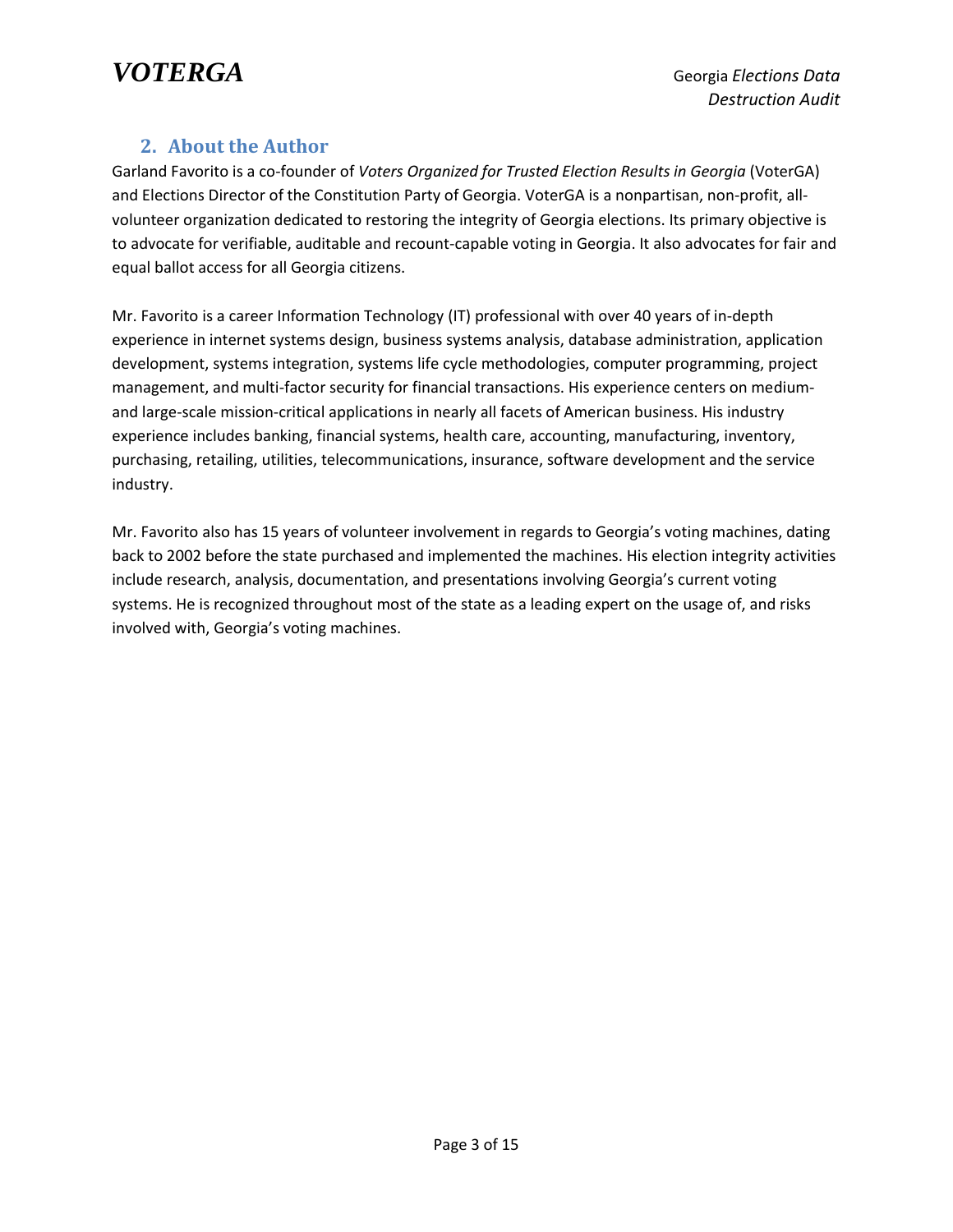### **3. Election Procedures**

<span id="page-4-0"></span>The [Center for Election Systems](http://elections.kennesaw.edu/) (CES) a[t Kennesaw State University](http://kennesaw.edu/) (KSU) prepares the Georgia voting system for each election that has been conducted to date. CES creates ballots, poll book files and Global Election Management Systems (GEMS) election databases for each county. It also provides technical support for each election. CES distributes the files to each county prior to an election. Each county loads the database it receives onto its GEMS server and programs each voting machine memory card. The memory cards are then loaded into each voting machine to record the results for voters. Each county typicall[y downloads](https://voterga.files.wordpress.com/2018/04/center-for-election-systems-twitter-feed.jpg) voter data contained on the poll book file and exports the data onto flash cards that are loaded into each precinct poll book. The poll book file is used to verify voters on Election Day and create a voter access card that voters load into voting machines to tell the machine that they are authorized to cast one vote. The voting machine then displays the ballots to voters and accepts their selections from the touch screen.

(See Appendix A)

Poll workers also use the poll books to create voter access cards for early in-person voters. However, CES does not load the poll book files with voter data for in-person early voting. Early in-person voters are verified using a central database before the poll worker uses the poll book to create a voter access card for the voter. The central database also records that the voter is voting at the early voting location to prevent subsequent double voting at a different location.

When the poll close precinct workers print copies of the voting machine tapes that include the votecount totals for each contest. They post one copy of each machine tape on the door of the precinct building where the election took place so that it can be viewed by the public. The precinct workers remove the memory cards with the votes cast on each machine and place them in a sealed envelope with a copy of the machine tapes. The precinct manager and assistant then hand deliver the sealed envelopes to the county elections office for processing.

Fulton County operates three upload points. They are at the North Annex, South Annex and the Roswell City Hall. The precinct manager and assistant take the envelopes to one of the upload points. Each precinct card is checked in according to its assigned number and then uploaded to the county elections database for accumulation.

County election officials accumulate the results, print out statements of votes cast and export the results for publishing. The results then appear on the county web sites for public consumption. In 2012, Secretary Kemp executed a [contract](https://voterga.files.wordpress.com/2018/04/sos-ces-contact.pdf) to publish its state election results through Clarity Elections results publishing software (ENR), which is produced by Tampa-based SOE Software. SOE was a subsidiary that had just been acquired by the privately owned Spanish company [SCYTL](https://www.scytl.com/en/) in January of that year. Many of the counties now use the Clarity software to report their votes.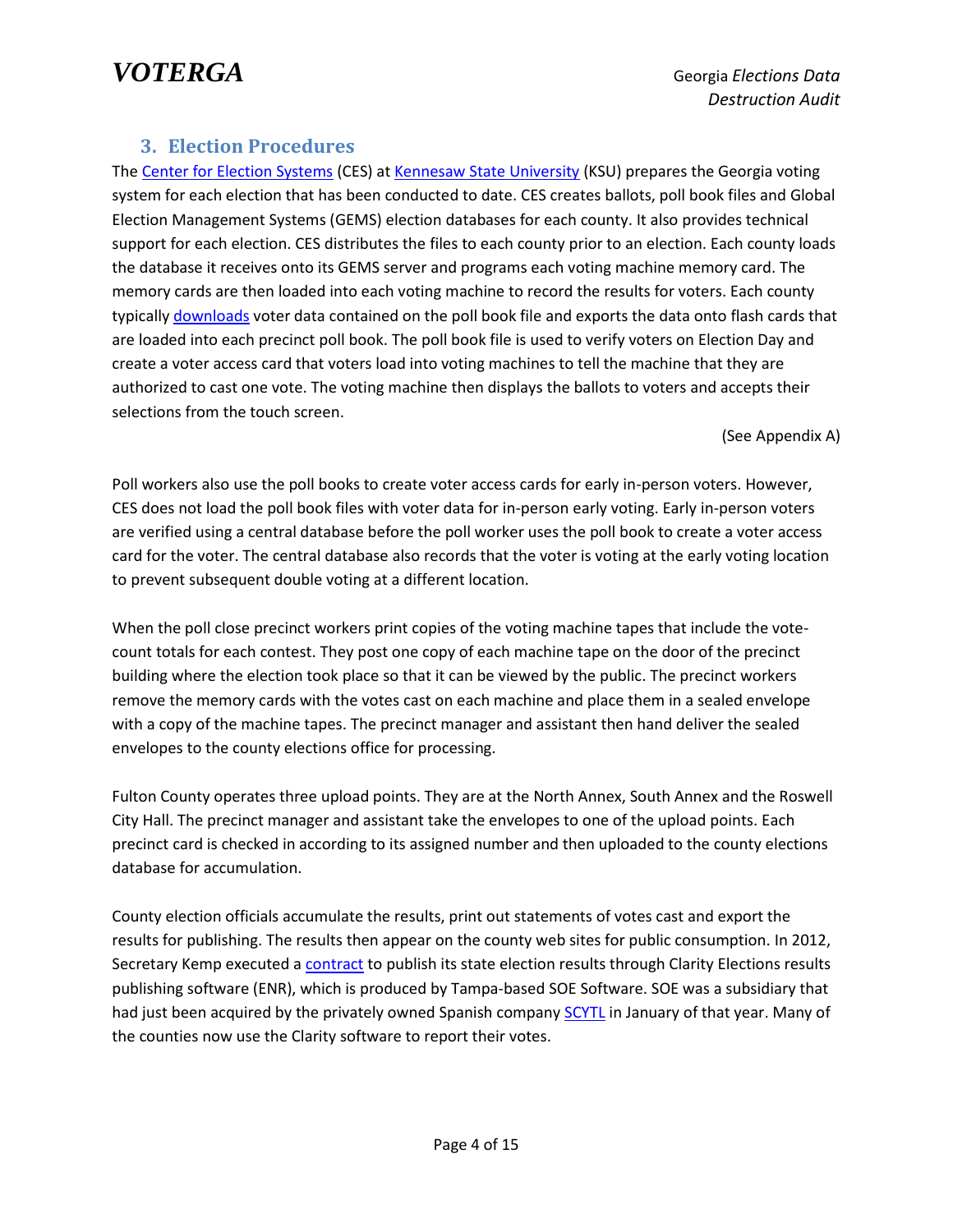

#### **4. Election Preparation Security**

<span id="page-5-0"></span>The Georgia election procedures described above represent a centralized approach to election preparation as opposed to a decentralized approach where counties prepare their own election databases and may maintain their own county voter registration lists. While there are operational advantages to a centralized approach, it is subject to a **single point of attack.** Thus, any proposal to move the [central election preparation](https://voterga.files.wordpress.com/2018/04/central-prep-diagram.pdf) location from KSU to the SOS office **cannot solve all the vulnerability problems** this audit identifies.

(See Appendix A)

The CES has prepared election data for every county since our electronic voting systems were implemented in 2002. Every county prepares every voting machine for every location using data received from CES. Therefore, **an attacker who gains access to the central election preparation system can compromise it with malware that could swap votes from one candidate to another in any race of any Georgia election.**

**Counties have no security procedures to verify that the election databases and voting registration information that they receive from central preparation is free of malware.** Therefore, **a central point attacker can launch a statewide vote swapping attack without access to any voting machine**. Any such malware can easily be programmed to take effect only when voting machines are operated in Election Mode.

CES Director Merle King, [Professor Britain Williams,](https://voterga.files.wordpress.com/2017/09/britain-wiliams-deposition-admissions.pdf) who oversaw installation of the Georgia voting systems, and Princeton Dr. Ed Felton, who hacked the [same type of system](https://www.bing.com/videos/search?q=FELTEN+HOUSE+DIEBOLD&&view=detail&mid=863A23834F2E01797F4D863A23834F2E01797F4D&&FORM=VRDGAR) in front of the U.S. Congress, all acknowledged under oath in depositions or court testimony that the voting systems can be programmed to count differently in Election Mode than in Test mode.

Since the counties test voting machines in Test Mode and then switch them to Election mode for an election, **Logic and Accuracy testing that counties perform cannot detect vote switching malware that the counties may receive from any central preparation facility.**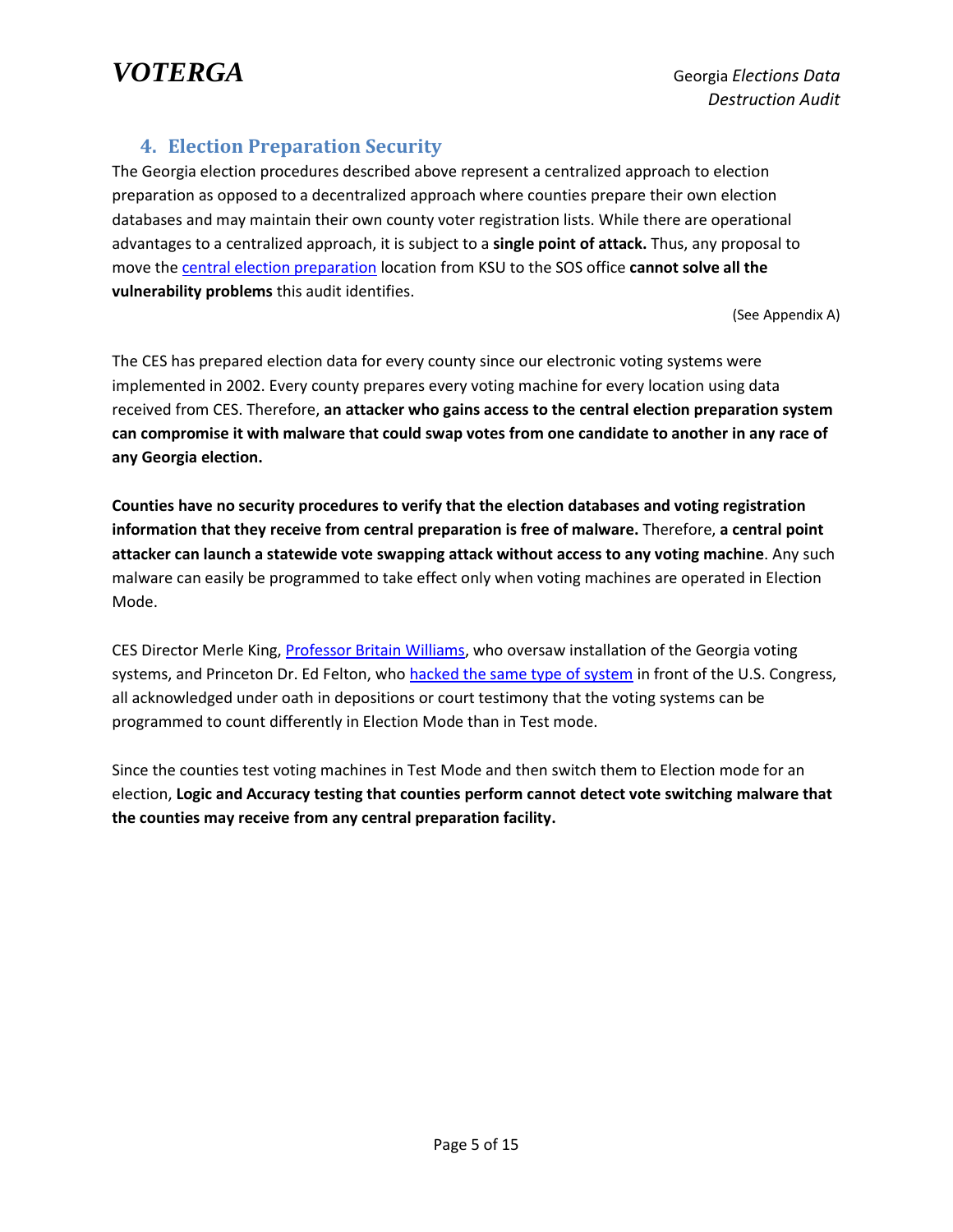#### **5. Vulnerability Discovery**

<span id="page-6-0"></span>On August 24, 2016, a Bastille Threat Research Team member named Logan Lamb discovered a major vulnerability at CES. Lamb was formerly a cybersecurity researcher at the Oak Ridge National Laboratory in Tennessee. He decided to view the CES public web site, *Elections.Kennesaw.edu,* in preparation for a research project. Hi[s affidavit](https://voterga.files.wordpress.com/2018/04/logan-lamb-affidavit.pdf) tells a remarkable story.

Lamb stumbled upon folders of voting system files that could be accessed to hack an election. He ran a script that surprisingly downloaded 15 Gigs of data. Lamb noticed CES was using an out of date version of a Drupal content management system. That version has a major **security flaw** called "Drupalgeddon" which allows intruders to take control of a site.

On August 28, after realizing and verifying the magnitude of his discovery, Lam[b emailed](https://voterga.files.wordpress.com/2018/04/logan-lamb-to-merle-king.pdf) CES Executive Director Merle King. On August 29<sup>th</sup> they had a brief conversation about it. Lamb stated that King thanked him, assured him that the issues would be remediated and asked him to remain quiet. However, Director **King did not ensure all vulnerabilities were corrected and never notified the Secretary of State's Office (SOS)**.

In late February, Lamb told a colleague Christopher Grayson about what he discovered. Grayson determined that the vulnerability had not been properly remediated, and the **Drupal flaw still existed** on the unencrypted portion of the site. Lamb tweaked his script and found that he could still access the same files he originally did and newer files as well. This time Grayson contacted security instructor Andy Green at KSU. Green confirmed that he could traverse the critical election directories without authenticating since they had no password protection. He contacted KSU's Chief Information Security Officer Stephen Gay who is also the Director of University Information Technology Services (UITS). UITS prepared an <u>[Incident After Action report](https://voterga.files.wordpress.com/2017/06/ksu-hack-study.pdf)</u> that was completed on April 18<sup>th</sup>. That report described actions to take to prevent a reoccurrence of the incident.

However, on April 27<sup>th</sup> the SOS office claimed they did not have such a report in response to VoterGA's [Open Records Request](https://voterga.files.wordpress.com/2017/06/sos-ksu-breech-response-4-27-17.pdf) (ORR). That request asked for documents the SOS received from KSU in regards to a voting database breach on or about March  $1<sup>st</sup>$ . VoterGA obtained the UITS assessment on May 3<sup>rd</sup> with an ORR to KSU. But in the June  $7<sup>th</sup>$  paper ballot lawsuit hearing, the SOS legal counsel refused to acknowledge authenticity of the KSU security assessment!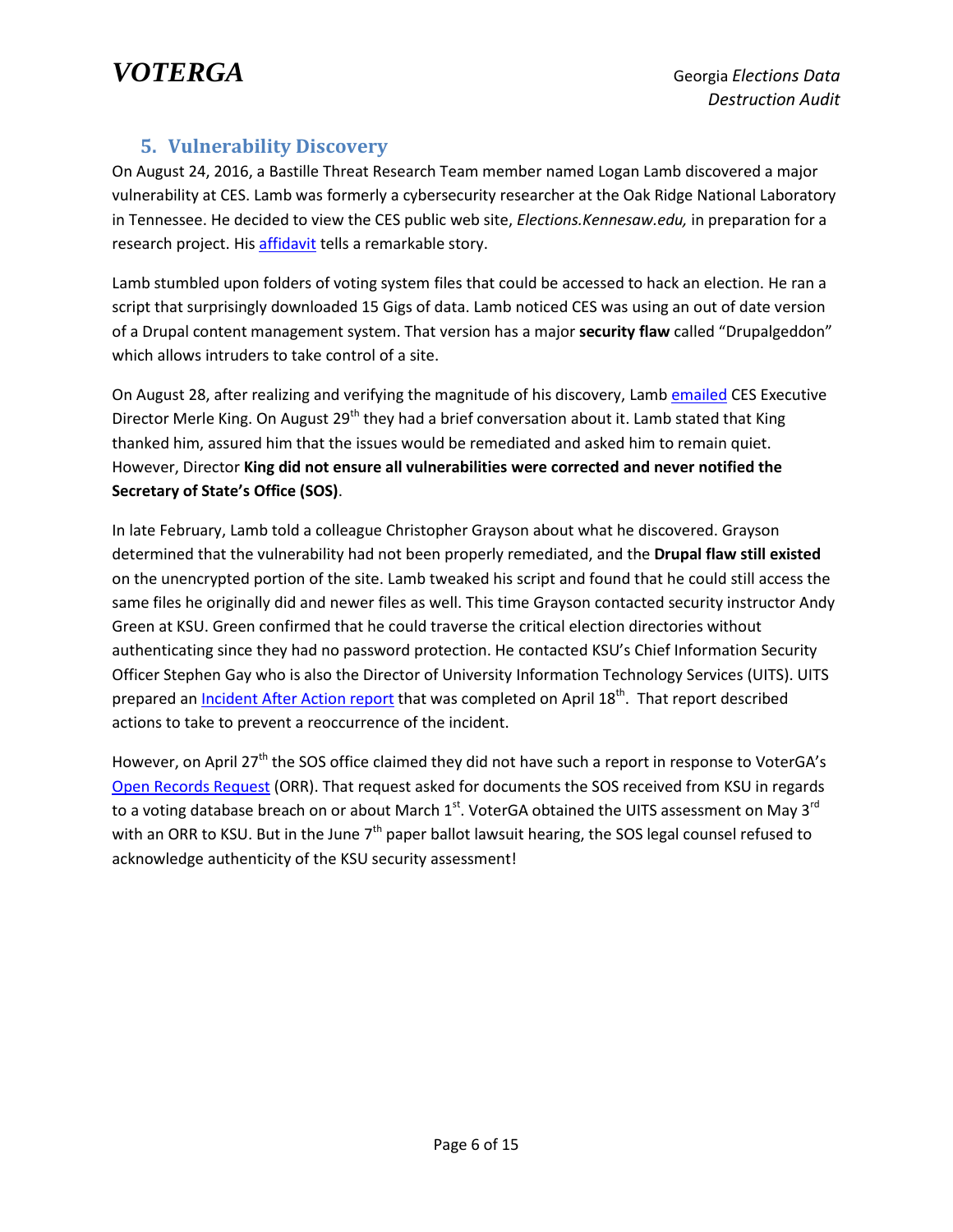*VOTERGA* Georgia *Elections Data* 

### **6. Magnitude of Vulnerability**

<span id="page-7-0"></span>In the two previously described accesses of the *Elections.Kennesaw.edu* server**,** Lamb's scripts found unprotected on this CES public web site **essentially everything needed to hack an election without detection and without physical access to any voting machine**. That included:

- A current copy of Voter Registration database containing names, addresses and social security numbers for 6.7 million voters;
- Current Elections database(s) that are sent to counties to accumulate the results of an election;
- Windows executables that any recipient can use to create elections databases;
- PDFs of memos containing recent Election Day supervisor passwords;
- Training videos on how to download files, put them on memory cards and insert them into county voting machines.

In addition, Lamb explained that the Drupal content management system security flaw allows an attacker to take control of the web site and its server. **The attacker then has free reign with the system to execute, create, modify and delete anything** on the *elections.kennesaw.edu* server. These critical vulnerabilities may have provided the ability for an attacker to penetrate into the internal CES network where other data servers resided.

The vulnerabilities were found to exist between August, 2016 and March, 2017 which includes the November, 2016 election. However, they have existed **at least** since the web server was installed in 2013 and possibly much longer. To date, CES have been unable to determine when Drupal was first installed.

In response to Logan Lamb's attempt to help the CES, the Georgia General Assembly created and passed Senate Bill [SB315,](http://www.legis.ga.gov/legislation/en-US/Display/20172018/SB/315) a whistle blower **prosecution** law. The bill **criminalizes** intentional unauthorized access to a public web site. After the legislation passed in late March 2018, 13 Georgia Tech professors wrote a [letter](https://voterga.files.wordpress.com/2018/04/sb315-ga-tech-letter-to-gov-deal.pdf) to Governor Deal citing the reasons he should veto the measure.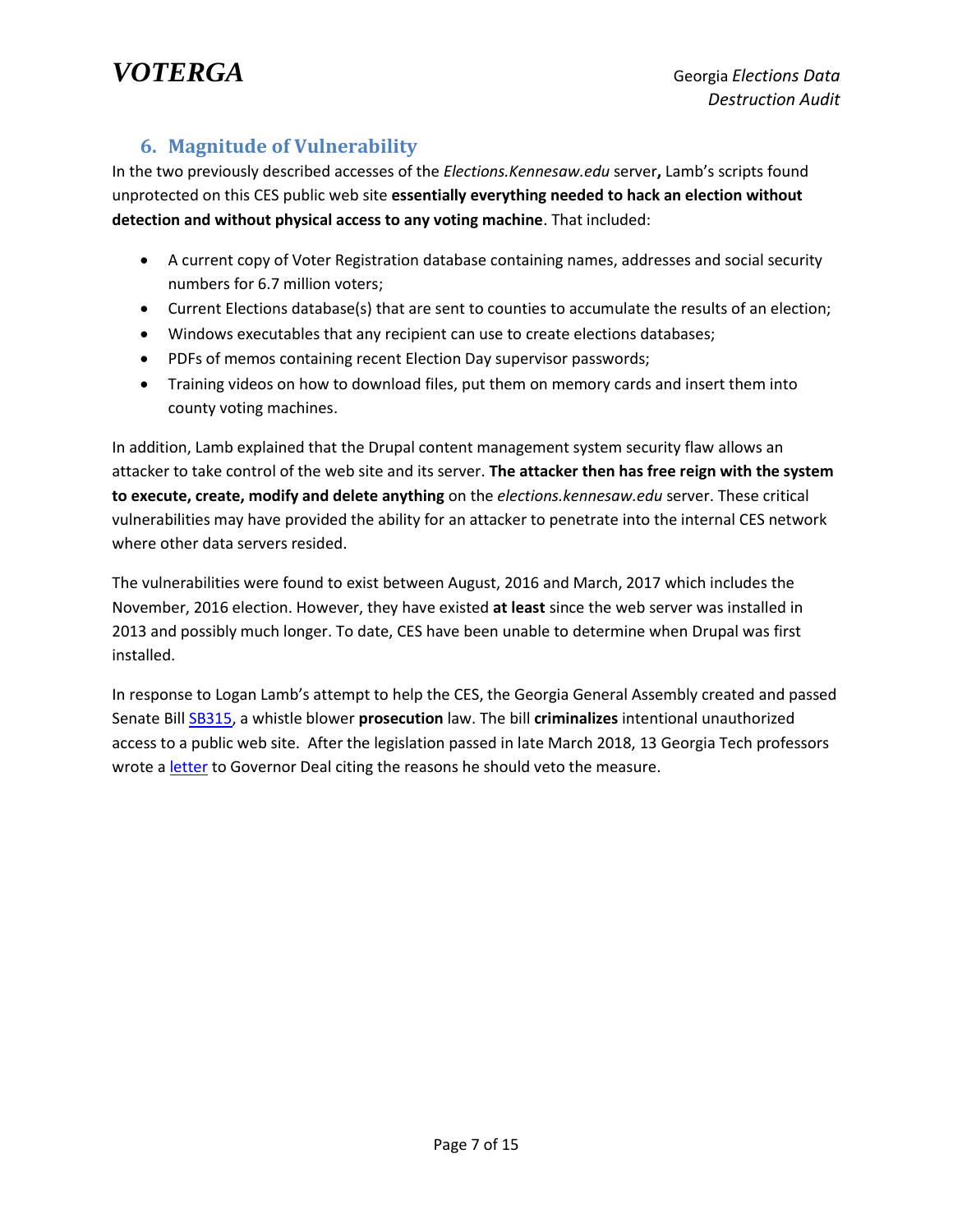#### **7. UITS Incident Response**

<span id="page-8-0"></span>On August 29<sup>th</sup>, 2016, the day that Logan Lamb had a conversation with Merle King to explain the server vulnerabilities, CES director Michael Barnes [emailed](https://voterga.files.wordpress.com/2018/04/barnes-black-list-logan-request.pdf) Chief Information Security Officer Stephen Gay to request he black list the IP addresses of Lamb and Bastille. The intent was to block them from any public access to their server but Barnes later retracted his request when he realized it was *"inappropriate".*

After bein[g warned](https://voterga.files.wordpress.com/2017/06/ksu-hack-study.pdf) of the vulnerabilities, UITS notified KSU's Chief Information Officer and established firewall rules to block external access to the elections server. On March 2, they copied logs, seized the server and notified the University System of Georgia. On March 3, Mr. Gay gave the server Federal Bureau of Investigation (FBI) which investigated Lamb to make sure no crime was committed. After interviewing Lamb, they concluded that the incident did not escalate to the point of breach. However, **the FBI has no means to rule out domestic hackers making other breaches of the elections server in prior months or years, nor would they be familiar enough with CES elections data to make such a forensic assessment.**

On March 15<sup>th</sup> 2017, Barnes sent an *email* to Gay requesting that he retrieve Elections server data files for ballot building, workflow databases and operation manuals because **CES had just realized after two weeks that they had no backup of the elections server.** On the same day, Gay asked the FBI to return the server. The FBI returned it to Gay on March 17 and the files that had been exposed to cybersecurity risks were returned to CES. It is inconceivable that CES had no standard back up procedures for the mission critical elections data on this server or their internal server.

On March 31<sup>st</sup> KSU's Tammy DeMel issued a media [statement](https://voterga.files.wordpress.com/2018/04/ksu-statement-on-breach.pdf) with **three false or deceptive phrases**:

*"Kennesaw officials report there is no indication of any illegal activity…"*

While there was no illegal activity when Logan Lamb accessed the server, **Kennesaw officials never performed a forensic risk assessment that would have determined whether or not any prior illegal activity occurred** as a result of the vulnerabilities that Logan Lamb identified.

*"University officials were first notified of the situation on Tuesday, March 1…"*

**UITS Chief Information Security Officer Stephen Gay was notified about Logan Lamb's first access on August 29th, 2016** when CES director Michael Barnes [emailed](https://voterga.files.wordpress.com/2018/04/barnes-black-list-logan-request.pdf) him to request that Logan Lamb and Bastille be black listed.

 *"…and upon verification immediately contacted the Office of the Secretary of State…"* **No evidence has been found that anyone from CES or UITS notified anyone in the office of the Secretary of State** about either of Logan Lamb's site accesses from August 28<sup>th</sup>, 2016 through the time of the March 31<sup>st</sup> media statement. However, the audit did discover that certain KSU staff members were under verbal order not to Email the SOS office without calling them first and discussing the Email to be sent. As evidence of this order, no Emails were found to exist to or from anyone at CES or UITS and the State Elections Director Chris Harvey. Thus, the Georgia State Elections Director appears to have no interest in the vulnerabilities, their impact or any remediation plan for them.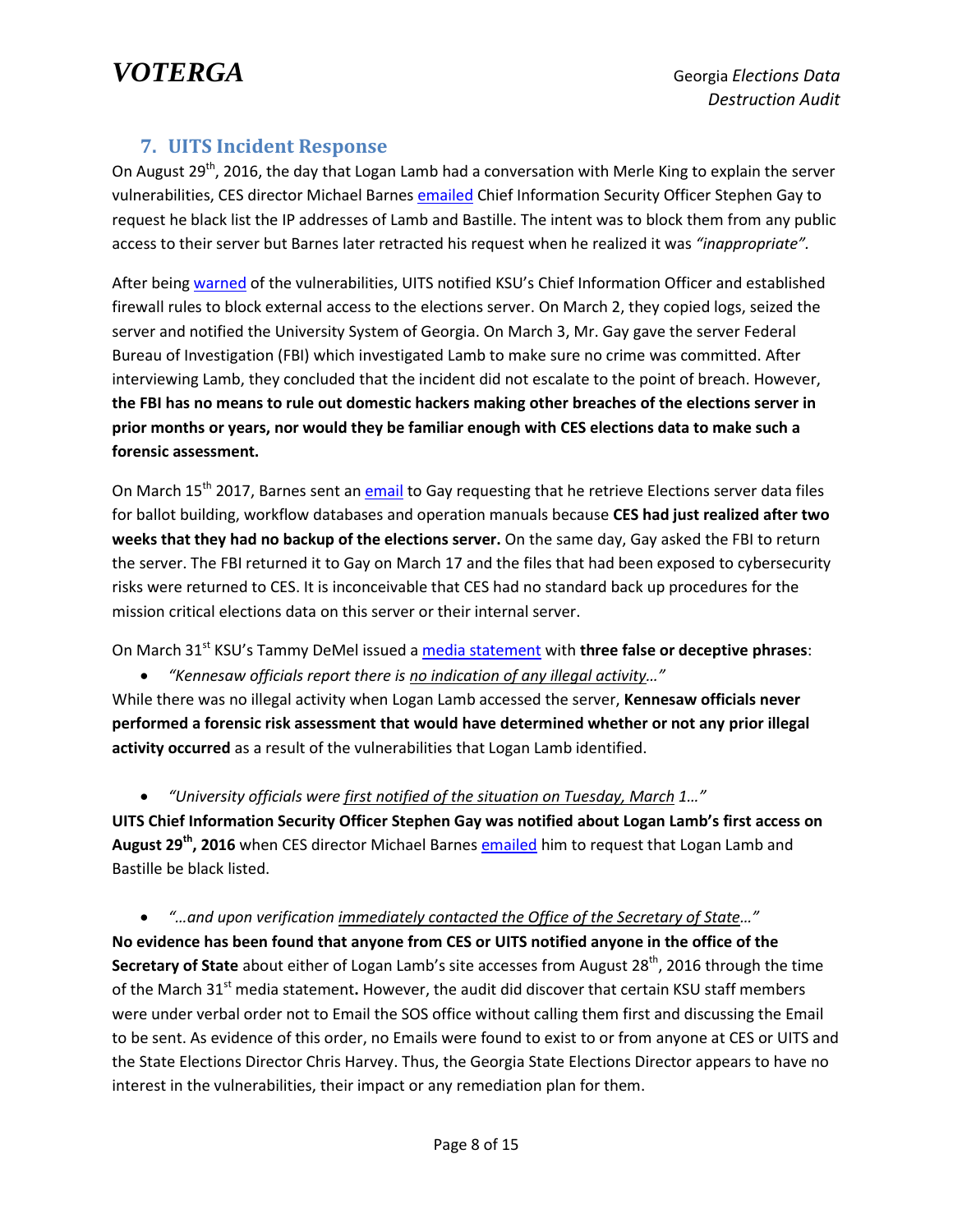## **8. Elections Data Destruction**

<span id="page-9-0"></span>On April 18<sup>th</sup>, UITS published an *Incident [After Action Report](https://voterga.files.wordpress.com/2017/06/ksu-hack-study.pdf)* for review. This report contained a 10 point action plan to improve security with software upgrades, infrastructure changes, physical security improvements, procedural adjustments and organizational restructuring. These action items generally represent standard best practices designed to prevent future security risks and data exposures.

However, the report contained only forward looking preventive measures. **There were no forensic action items to assess the impact of breaches that may have occurred as a result of vulnerabilities that had existed.** UITS would not have the ability to perform such forensics since CES represents the owners of election data and UITS does not command that type of application knowledge.

The Incident After Action Report listed action items to format and re-install the *elections.kennesaw.edu* server on the CES isolated network. Thus, the report provided authorization to destroy elections data without performing a forensic risk assessment on the data to determine if breaches had occurred in the past and what their impact might be. The report also targeted the *Unicoi.Kennesaw.edu* sever, a CES NAS server and a CES Epic server as surplus without instructions explaining how to handle their data. These CES internal network servers were never in FBI custody.

On April 24<sup>th</sup>, Stephen Gay **routed** the report to CES Directors Merle King and Michael Barnes requesting their review and copied KSU Chief Information Officer Lectra Lawhorne. There is no record that either CES director responded to the request to review the action plan despite being the owners of the data that the plan affected. **Thus, neither CES Director raised an issue with the destruction of their elections data despite the fact that they had known for over a month that they had no backup**. The CES Directors also allowed their elections data to be destroyed without performing a forensic risk assessment or any form of breach impact analysis on that data. There is no evidence that the CES Directors even considered such an assessment.

On July 3<sup>rd</sup>, 2017, a current lawsuit entitled [Curling v. Kemp](https://www.scribd.com/document/352858024/Curling-v-Kemp-2-Complaint-With-Verification-and-Exhibits) was filed. The complaint was readily available on July 5<sup>th</sup>, the next business day after the holiday. **On July 7<sup>th</sup>, UITS and CES <u>destroyed</u> all data on the** *elections.kennesaw.edu* **server.** On August 8<sup>th</sup>, the lawsuit was removed to federal court at the request of the office of the State Attorney General who then represented Defendant Kemp. The next day, August 9th , **UITS and CES [destroyed](https://voterga.files.wordpress.com/2018/04/degaussed-unicoi-server.pdf) all data on two internal servers using a process called degaussing that magnetically destroys the data.**

These actions were taken with implicit approval from the CES elections data owners. When it was completed, UITS Director Stephen Gay [replied:](https://voterga.files.wordpress.com/2018/04/degaussed-unicoi-server.pdf) *"That is fantastic news. Great work to all parties in closing the final recommendation from the Incident After Action Report"*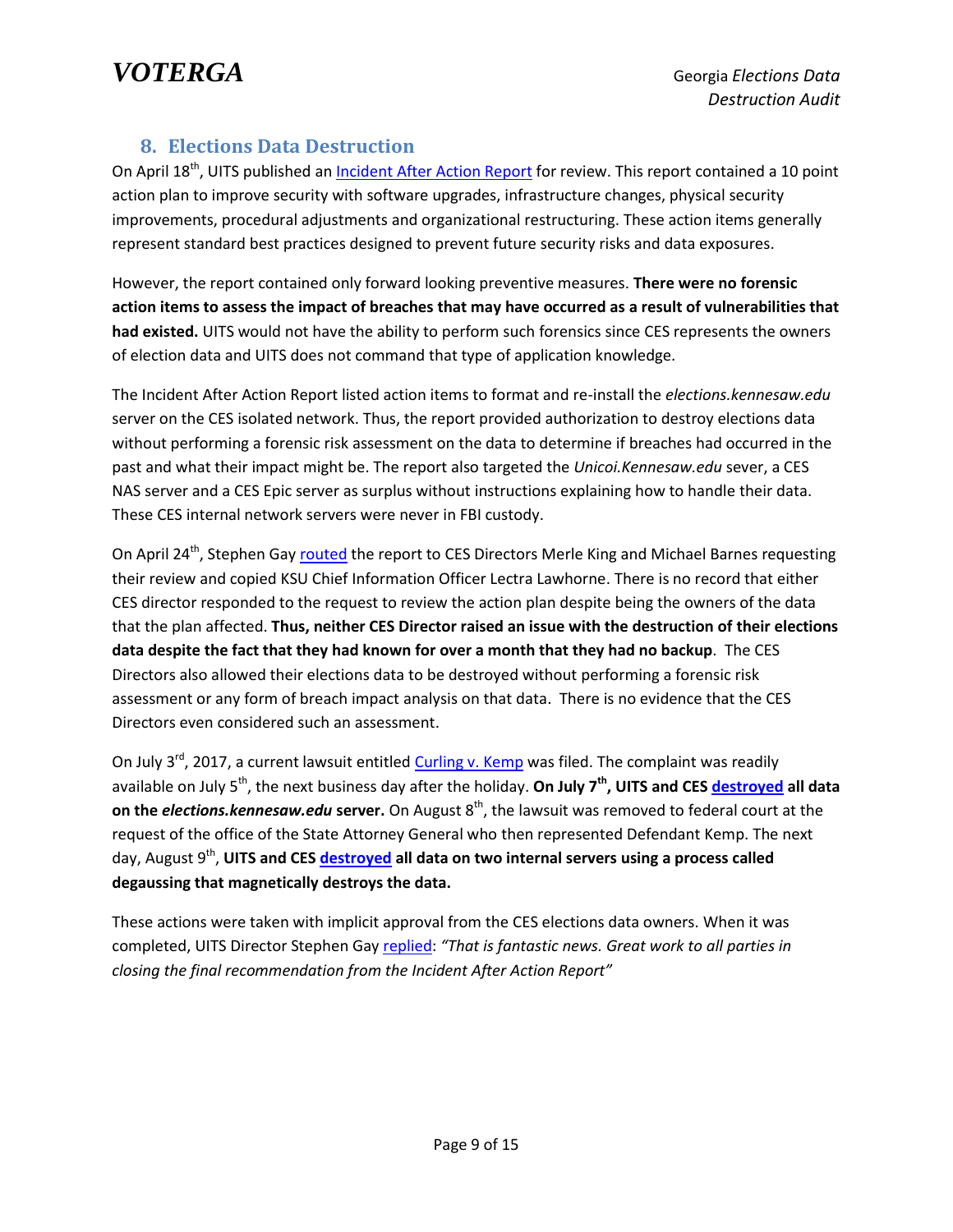

#### **9. Secretary of State Reaction**

<span id="page-10-0"></span>When Secretary Kemp was informed that the elections data destruction had taken place, he stated in his October 26 Facebook [post](https://voterga.files.wordpress.com/2018/04/kemp-ksu-ces-facebook-rant.jpg) and Twitter [feed](https://voterga.files.wordpress.com/2018/04/kemp-ksu-ces-twitter-rant.jpg) that his office *"…had no involvement in this decision"*, and went on to say: *"Not only did KSU officials fail to notify us when they first learned of the server's vulnerabilities, they failed to notify us again when they wiped the compromised server and the backup server."*

In the same October 26 Facebook and Twitter posts he continued to insist that *"…Georgia's elections are safe and our systems remain secure."* However, to date, he has yet to explain how he can know that given the vulnerabilities discovered and lack of breach assessment.

Also in the same Facebook and Twitter posts on Thursday, Secretary Kemp announced: *"Earlier today we opened an internal investigation on this new incident at KSU. Those responsible at KSU should be held accountable for their actions."*

Throughout his posts, Secretary Kemp expressed anger at those actions by UITS and CES. He called the actions *"reckless behavior", "inexcusable conduct"***,** *"gross incompetence"* **and** *"undeniable ineptitude".* Almost immediately, the Attorney General **resigned** from defending the Secretary in Curling v. Kemp while citing a conflict among the Defendants. By Monday, October 30, Secretary Kemp's legal counsel, Ryan Germany, produced a [report](https://voterga.files.wordpress.com/2018/04/sos-investigation-report-of-ksu-server-wipe.pdf) stating that **the elections server data destruction was**  *"standard procedure"***.**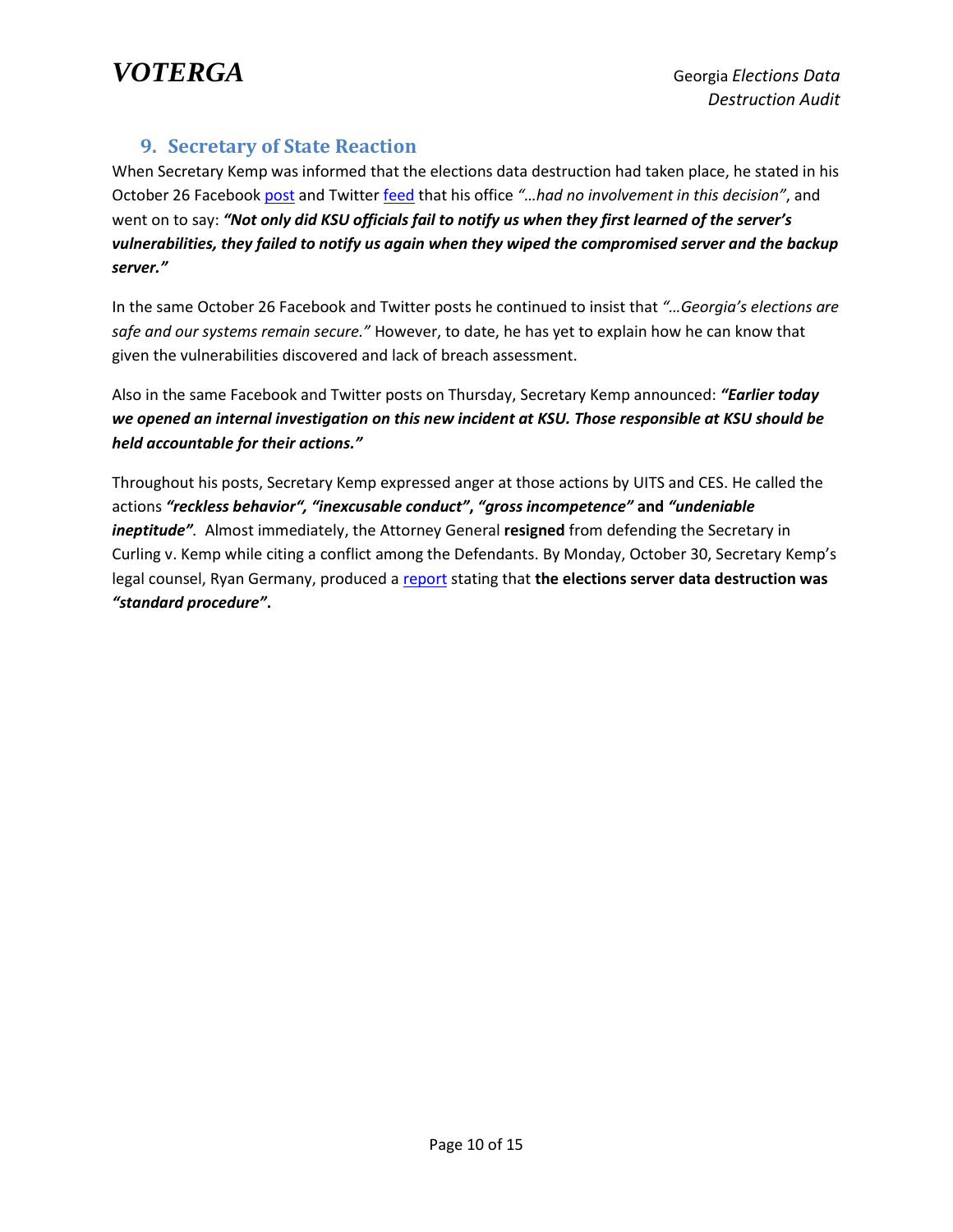

#### <span id="page-11-0"></span>**10. Secretary of State Investigation**

**The two page SOS investigative [report](https://voterga.files.wordpress.com/2018/04/sos-investigation-report-of-ksu-server-wipe.pdf) was completed in less than three business days.** It contains a brief summary and conclusion based on a two paragraph timeline and two paragraphs of analysis.

The report indicates that **no one at CES ever gave the SOS office a copy of the elections data returned from the FBI even though that data is property of the SOS office and subject to its retention policies** according to the KSU CE[S contract](https://voterga.files.wordpress.com/2018/04/sos-ces-contact.pdf) with the SOS office.

The report also indicates that the **SOS office was still unable to obtain a copy of that elections data from the FBI data six months after they had returned the** *elections.kennesaw.edu* **server to KSU**.

**The report did not consider the destruction of data on the internal server** *uncoi.kennesaw.edu* and falsely assumed that the FBI had that data as well.

The report concluded:

- *(1) "KSU IT acted in accordance with standard IT procedures without any oversight, permission, or direction from the Secretary of State's office. "*
- *(2) "The concern that the data was lost is unfounded. Current indication is that the FBI retained an image of the data on those servers as part of their investigation and that it will be available for use in the ongoing litigation. "*
- *(3) "Given those conclusions, the narrative asserted in the media that the data was nefariously deleted and is no longer available is completely false and without merit. "*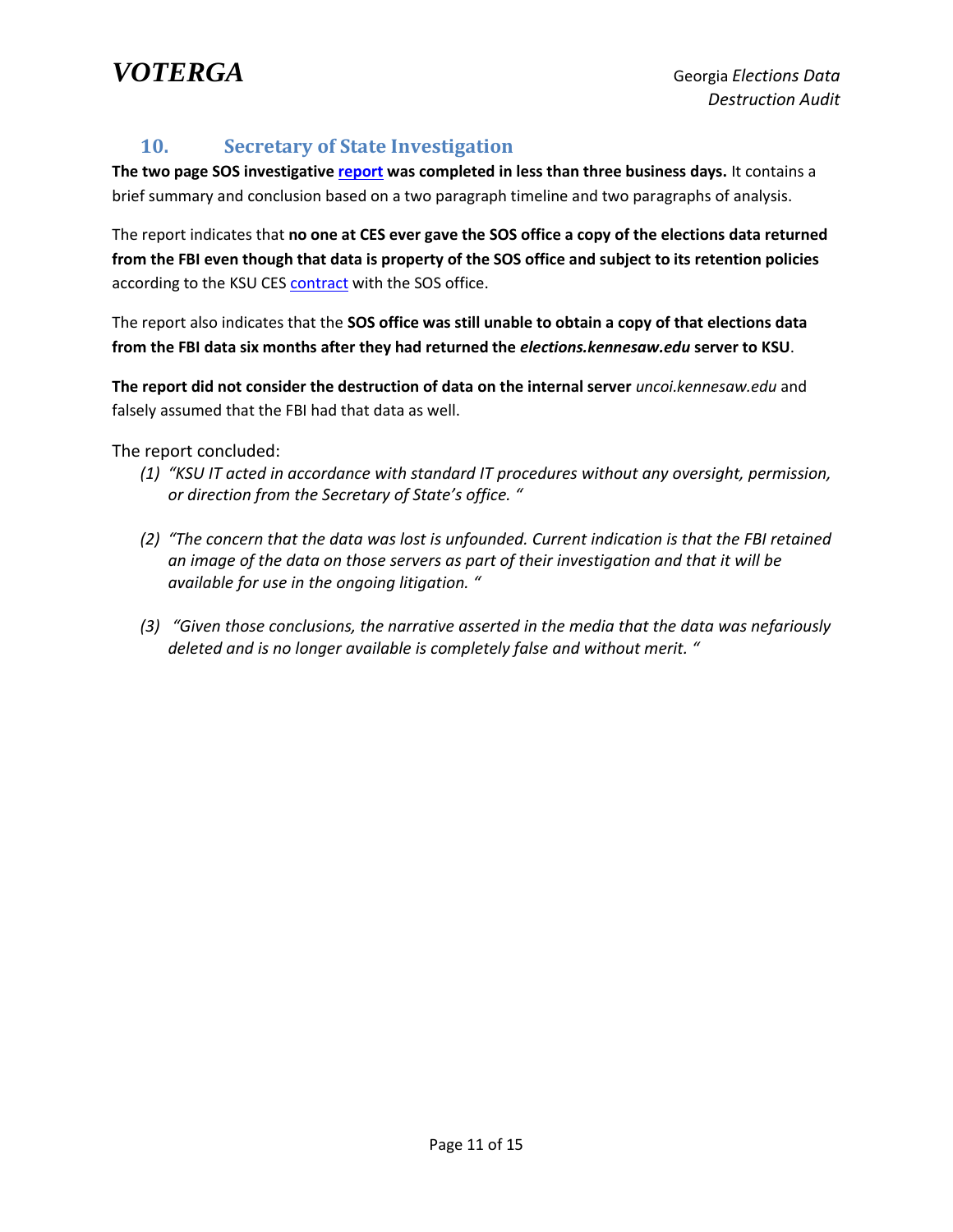# *VOTERGA* Georgia *Elections Data*

## <span id="page-12-0"></span>**11. SOS Investigation Procedural Defects**

The SOS investigation into the critical elections data destruction was initiated and carried out in a manner **conflicting with the SOS's own standards and procedures in conducting election related investigations** for many reasons:

#### **Investigator Background:**

The [background](https://voterga.files.wordpress.com/2018/04/ryan-germany-profile.jpg) of the report author is inconsistent with that of a typical SOS elections investigator:

- Ryan Germany is the Chief Legal Counsel to Secretary Kemp and not an Elections Investigator;
- Ryan Germany's [experience](https://voterga.files.wordpress.com/2018/04/sos-kemp-org-chart.jpg) at the Secretary of State's office primarily involves securities investigations and not elections investigations;
- Ryan Germany has [never been sworn to an](https://voterga.files.wordpress.com/2018/04/ryan-germany-no-oath.jpg) oath of office as a Chief Elections Investigator would typically be despite Georgia case law indicating that he is required to do so as a public officer (O.C.G.A. 16-10-1).

#### **Reporting Procedures Ignored:**

As an investigator, Germany ignore[d standard](https://voterga.files.wordpress.com/2018/04/douglas-county-2008-136.pdf) SOS election investigation procedures and reporting:

- He failed to identify who the complainant for the investigation is although indications are that it was Secretary Kemp;
- He failed to identify the respondent groups or individuals at KSU who were being investigated as part of the data destruction;
- He failed to identify who ordered the destruction of elections data and who approved it;
- He failed to identify the elections that were impacted by the data destruction;
- He failed to include the *"After Action Report"* he referenced as an exhibit;
- He failed to disclose any individuals who he contacted to investigate the data destruction as would be the normal procedure in any elections investigation;
- **He initiated no communications with anyone at CES or UITS to investigate the matter during the investigation time period** according to a VoterGA [Open Records Request](https://voterga.files.wordpress.com/2018/04/ryan-germany-ksu-investigation-orr-confirmation.jpg)**.**

#### **Investigation Substance:**

Germany conducted the [investigation](https://voterga.files.wordpress.com/2018/04/sos-investigation-report-of-ksu-server-wipe.pdf) in less than three business days and produced only a two page report despite the critical nature of the data destruction. In addition:

- He failed to investigate why CES, as data owners, did not object to the data destruction;
- He failed to investigate why CES had no backup of either server containing mission critical elections data;
- He failed to investigate why CES did not know they had no backup two weeks after the incident;
- He failed to investigate why no forensic assessment of the server was conducted to assess the impact of the data;
- He failed to investigate why UITS and CES violated standard SOS data retention policies even after bein[g warned](https://voterga.files.wordpress.com/2018/04/milsteen-retention-email.pdf) by Chief Legal Affairs Counsel Jeff Milsteen;
- He failed to acquire a copy of destroyed data but claimed it was available at the FBI;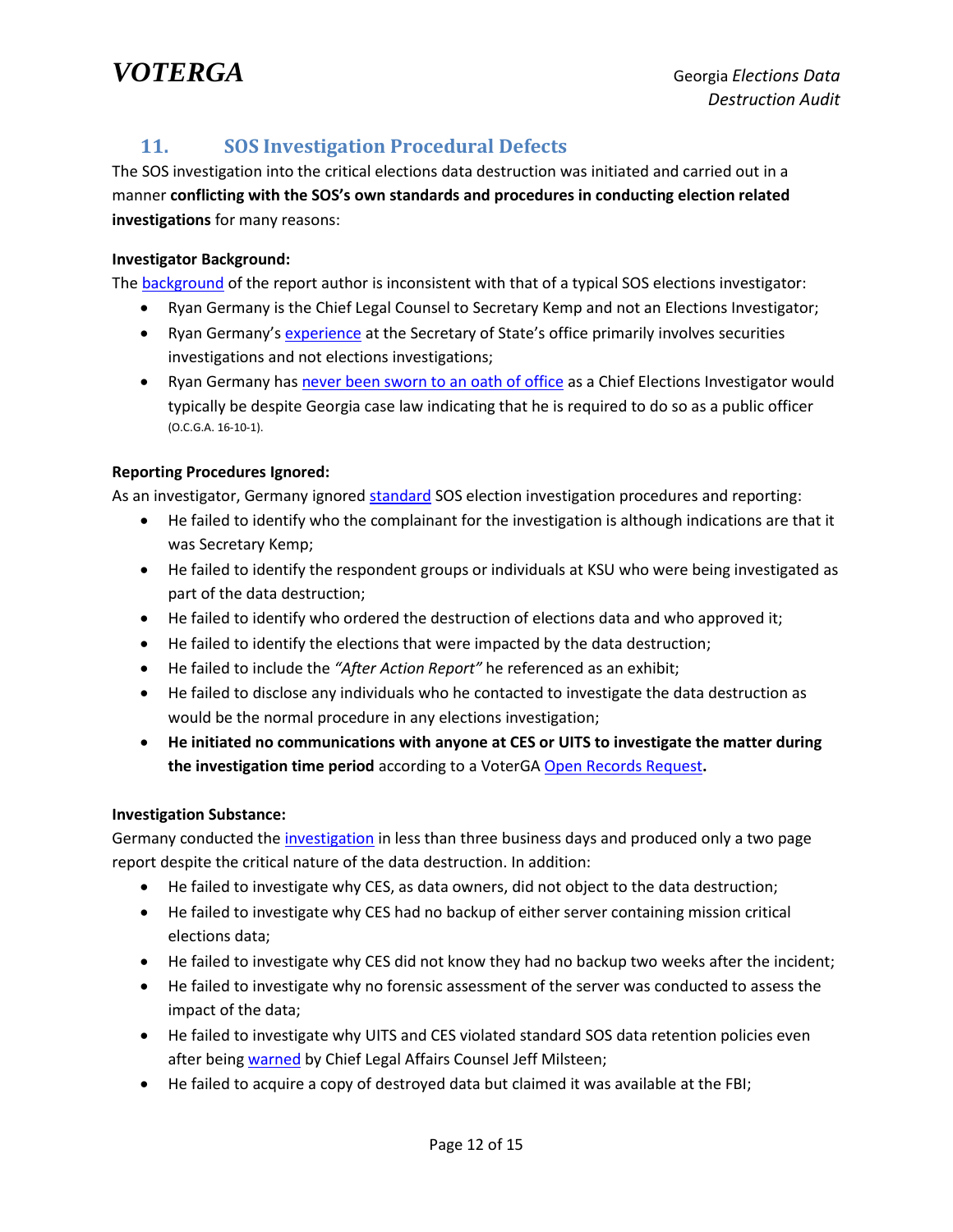*VOTERGA* Georgia *Elections Data* 

### **12. SOS Investigation Conclusion Defects**

<span id="page-13-0"></span>As a result of the procedural anomalies listed above, the few conclusions reached in th[e report](https://voterga.files.wordpress.com/2018/04/sos-investigation-report-of-ksu-server-wipe.pdf) have serious fallacies:

First, the conclusion *"The concern that the data was lost is unfounded"* because "…*the FBI retained an image of the data on those servers…*" has proven to be **false.** The FBI possessed only one server and [never took possession](https://voterga.files.wordpress.com/2018/04/fbi-server-evidence.pdf) of any of the three other CES servers that held CES data. That data was destroyed by August 9<sup>th</sup> without CES instructions for data disposition. Germany was unable to obtain an image copy of the *elections.kennesaw.edu* public server from the FBI by his own admission and he never established the disposition of the data on the other three servers.

Secondly, the conclusion that *"the narrative asserted in the media that the data … is no longer available is completely false and without merit"* also has proven to be **false.** If such a narrative was asserted, it would certainly have merit since the elections data was not available and the availability of the other CES data was never established. Thus the lack of transparency should be a concern not just to the media but to every Georgia voter.

Thirdly, the conclusion that *"KSU IT acted in accordance with standard IT procedures…"* is also false at least in regards to CES IT personnel operating at KSU. When critical application data may have been breached**, standard IT procedure would be to conduct a forensic risk assessment** to determine the impact and remediate any potential issues. **Furthermore, no standard IT procedure would recommend destroying data without a backup.**

A standard, high level, sample IT risk assessment procedure for a potential breach might be as follows:

- Identify the duration of the vulnerability exposure;
- Determine if an unauthorized breach occurred during the exposure window by using audit logs;
- Identify the source of the unauthorized breach using IP addresses of the potential attackers;
- Define when the unauthorized breaches may have occurred using log timestamps;
- Assess the impact of any unauthorized breach on the application and its data owners;
- Implement a remediation strategy to compensate for the unauthorized breach

Fourth, data related activities *"in accordance with standard IT procedures"* require KSU to abide by **data retention policies** of their [contract](https://voterga.files.wordpress.com/2018/04/sos-ces-contact.pdf) with the SOS office. Article V requires KSU to maintain all records and return them to physical custody of the SOS office. KSU has no contractual authority to delete data without contacting **SOS personnel who are the election data owners** for approval.

Finally, no conclusions of any kind should be reached without investigating and reporting as to why CES placed mission critical elections data on a public web server, why no backup of either of the two CES servers existed and why no forensic assessment of the exposed elections server was conducted to assess the impact of the potential breach.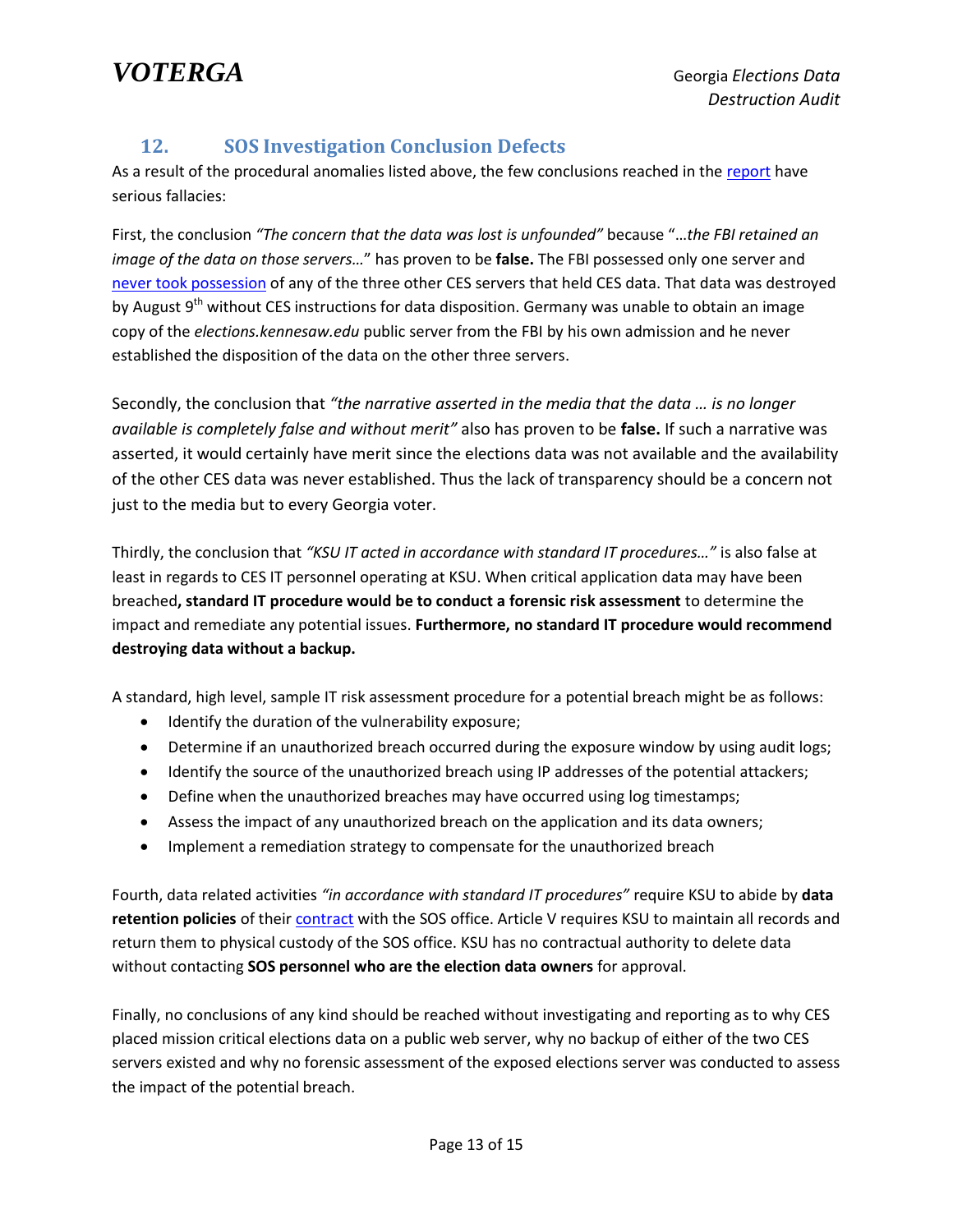## <span id="page-14-0"></span>**13. Conclusion**

The CES vulnerabilities identified by Logan Lamb, and the subsequent destruction of elections data without a forensic risk assessment, represent **the greatest potential election fraud in Georgia history**. CES data preps every county and every county uses CES data to prep every voting machine for every election. **Virtually any vote in any election could have been changed for a period of years without detection and without physical access to any voting machine.**

In spite of the seriousness of the danger, the SOS office chose to produce a rather frivolous 2 page report to investigate the issues outlined in this general audit. The audit defines well over a dozen procedural deviations and investigative oversights in the brief two page report. These deviations and oversights are so significant that they render the SOS report as **not credible**.

Furthermore, this audit has shown that all conclusions reached in the SOS report are essentially false based on actual evidence and standard IT forensic procedures. While it could be argued that UITS followed standard IT procedures in producing the Incident After Action Report, the same Is not true for CES IT personnel. CES Directors must be considered culpable in several ways:

- They left mission critical elections data on a publicly exposed web server in conflict with basic internet design security procedures;
- They failed repeatedly to secure the election data once it was placed on that server;
- They failed to maintain a proper back up of their critical elections data;
- They failed to realize they had no backup of their elections data for two weeks after an incident;
- They allowed mission critical elections data to be destroyed without a backup;
- They allowed critical elections data to be destroyed in conflict with SOS data retention policies;
- They failed to perform a forensic risk assessment defining the impact of vulnerabilities revealed;
- They allowed critical elections data to be destroyed despite having no forensic risk assessment.

The SOS report never seriously considered any of these failures and thus must be considered fraudulent.

Some CES and SOS staff members are likely to have committed violations of law in regards to the destruction of elections data. For example, public officers who deface public records or are in any way connected with defacing the property may have committed a crime [\[O.C.G.A. 45-11-1 \(a\), \(b\)\]](https://law.justia.com/codes/georgia/2010/title-45/chapter-11/45-11-1/) Secretary Kemp has stated that individuals inappropriately involved in these events "should be held accountable for their actions". Instead, the SOS office appears to have brought the flawed centralized process described and some key culpable CES personnel in house. Neither will solve the problems identified in this audit.

The SOS report content and corresponding investigation are serving the purpose of protecting CES personnel who report to the SOS office and SOS personnel who should have been providing proper oversight. Thus, the deficiencies in the report illustrate that the SOS office initiated and continues to participate in a **cover-up** of the elections data destruction and the magnitude of vulnerabilities that existed.